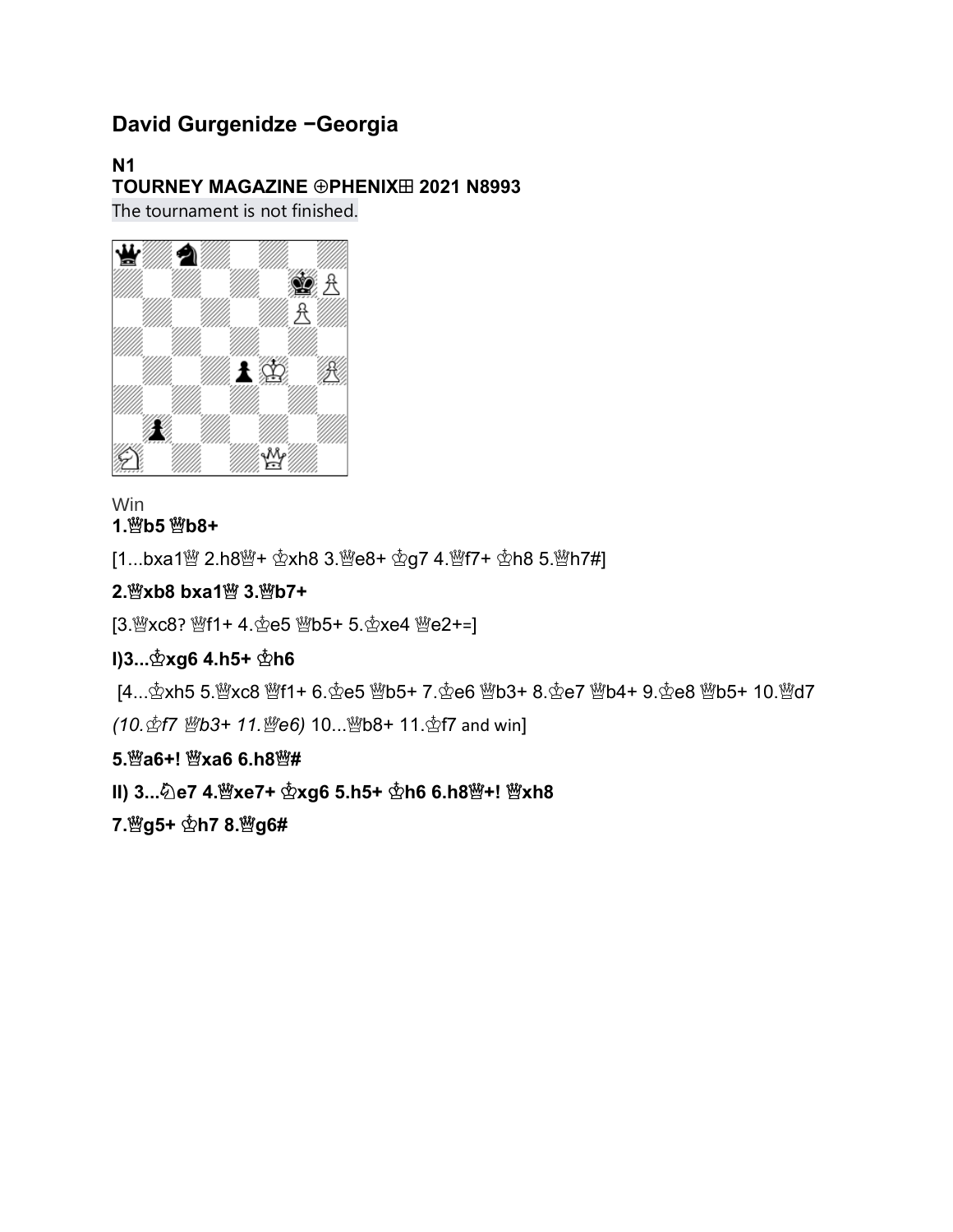**David Gurgenidze N2**

**16th INTERNATIONAL INTERNET TOURNAMENT (UAPA) – 2021** The tournament is not finished.



## **Win**

## **1. h1+**

[1. hb6+?  $\Phi$ a2 2.dxe8  $\mathbb{W}$  xe8=]

## **1...c1**

 $[1...\Phi$ b2 2. gb6+  $\Phi$ a2 3.dxe8 $\mathbb{N}$  gf4+ 4. $\Phi$ b5 gxe8 5. ga6+  $\Phi$ b3 6. gh3+  $\Phi$ b2

7.  $2a3+$   $\Phi$ b1 8.  $\Xi$ b3+ and win; 1...  $\Phi$ a2 2. $\Phi$ b5+]

**2. axc1+** [2. ab6+?  $\Phi$ a2=]

## **2... xc1 3.dxe8**

 $[3.\,$  Ec6+?  $\&$ d1 4.dxe8 $\&$  Ef4+=]

## **3... f4+ 4.d4!! xd4+**

 $[4...$   $2 \times 8$  5.  $2 \text{h}$  6 and win]

## **5. b3 xe8 6. c3 d1**

 $[6...$  d3+ 7. $\&$ xd3  $\&$ xf8 8. $\&$ a2; 6... $\&$ c4+ 7. $\&$ xc4  $\&$ xf8 8. $\&$ a2  $\&$ d1 9. $\&$ d3  $\mathbb{E}$ d8+ 10. $\mathbb{\dot{E}}$ e4  $\mathbb{E}$ e8+ 11. $\mathbb{\dot{E}}$ f5  $\mathbb{E}$ f8+ 12. $\mathbb{\dot{E}}$ q4  $\mathbb{E}$ q8+ 13. $\mathbb{\dot{E}}$ h3  $\mathbb{E}$ f8 14. $\mathbb{\dot{E}}$ q3  $\mathbb{E}$ q8+ 15. h2 gf8 16. hg ig8+ 17. hf1 gf8 18. a3 hd 2 19. f3 and win] **7. xd4 xf8 8. a2** [8. e3 e8+=] **8... e1 9.f4! xf4+ 10. e3 and win**

## **Two echo position domination**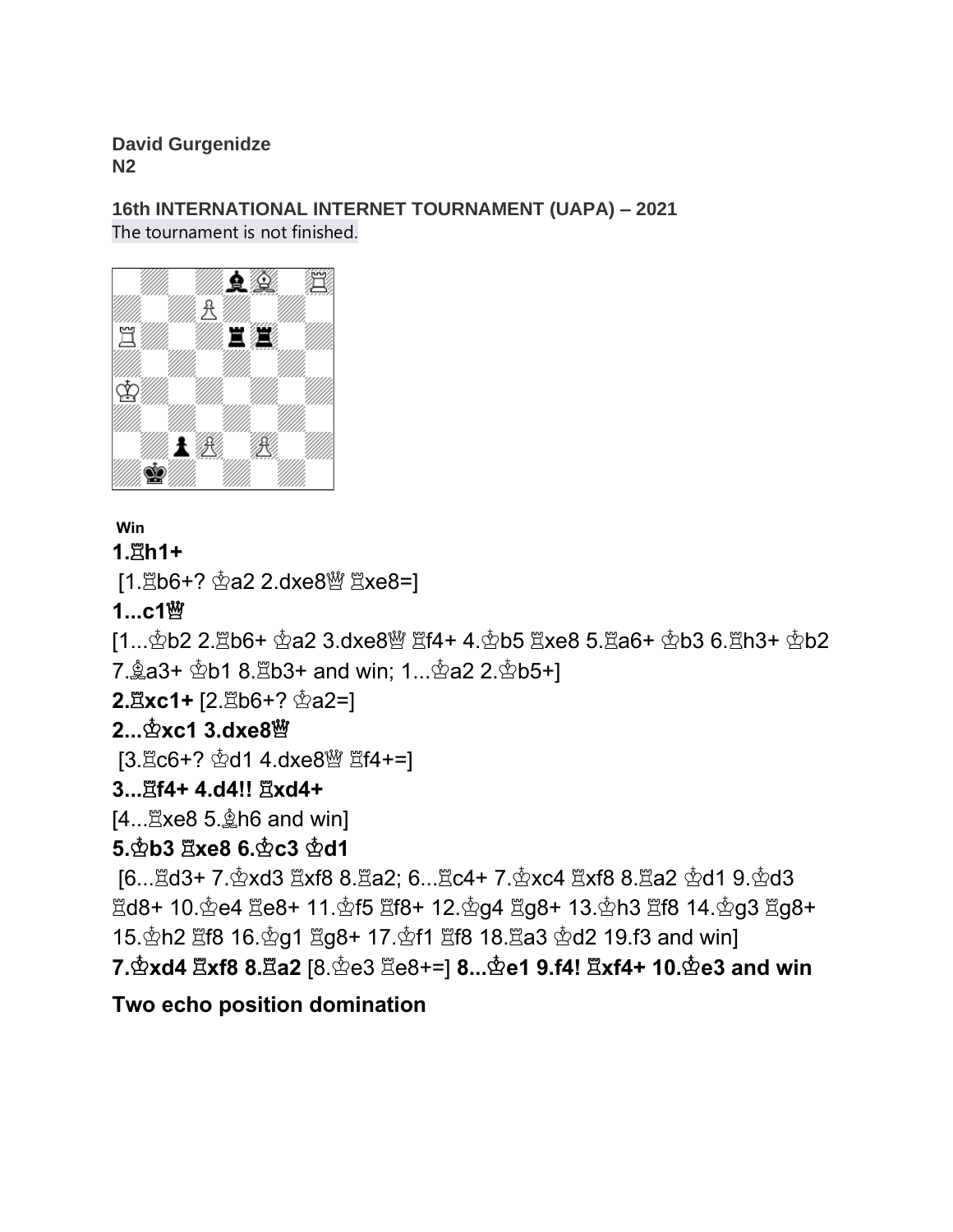#### **David Gurgenidze -Georgia**

**N3**

**Henri Rinck 150 MT -5 th hon. mention**



#### draw

1. *曾* **h5** [1. *曾* g5? *曾* f7!] **1...** $\mathbb{E}$ **xf2+ 2.** $\mathbb{E}$ **xf2 曾d2+** [2... $\mathbb{E}$ b6+ 3. $\mathbb{E}$ e2=] **3. f1 曾d1+ 4. g2** [4. f2?  $$6+]$ **4... e2+ 5. h1 f1+ 6. h2 h3+ 7. g1 b6+ 8. ��c5 e5 9.a5**  $\&$ **xc5+ 10.bxc5**  $\&$ **c7 11.**  $\&$ **d8+**  $\&$ **b8 12. Åh4 e4 13.c6 e3 14.c7+**  $\Phi$ **xc7 15. d8+ b8 16. c7+ xc7 17.b8 + xb8 stalemate**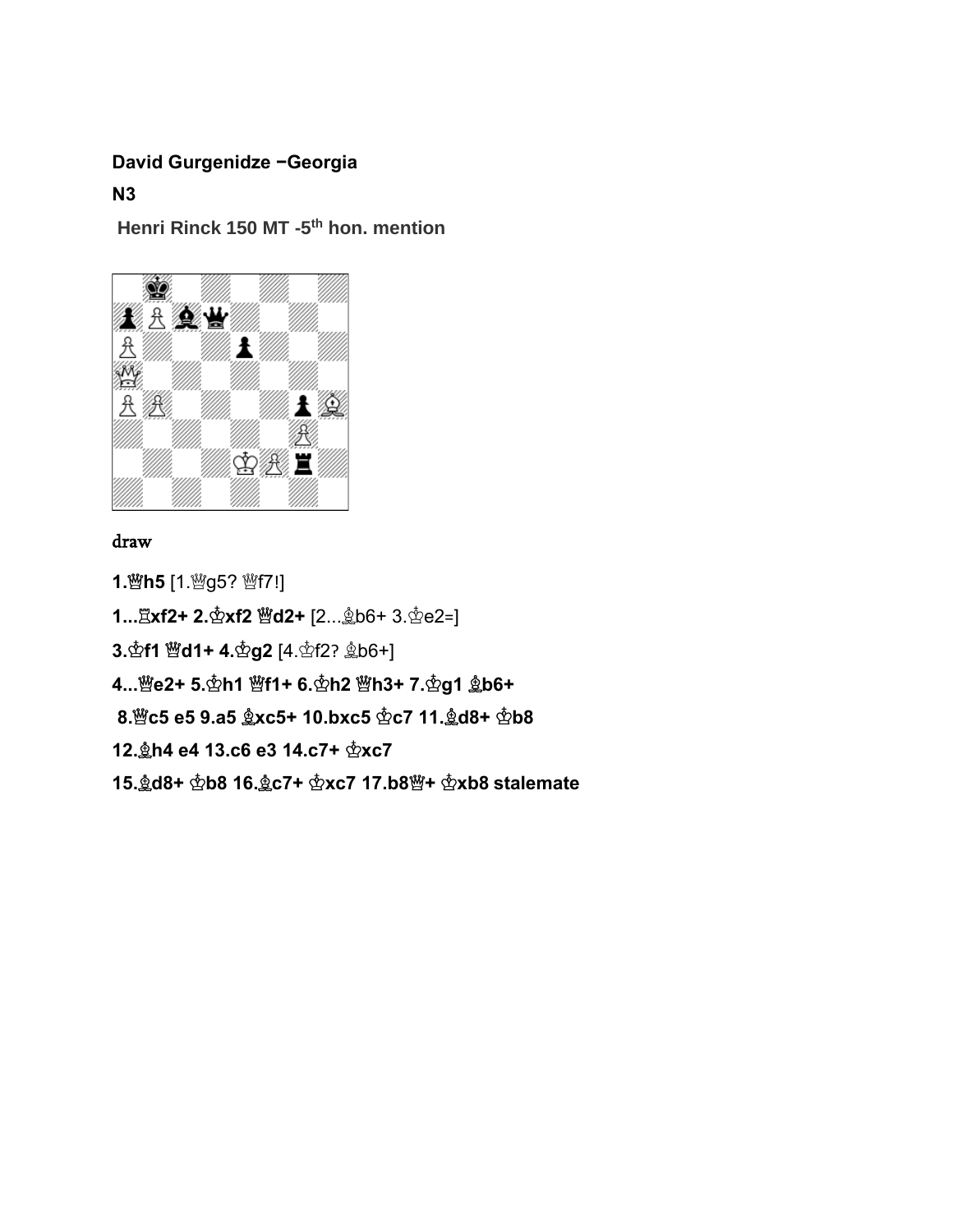#### **David Gurgenidze N4 1.hm Polish ty 2020**



#### **Win**

**1.d8 xd3+ 2. xd3 c4+ 3. b5 c5+ 4. b6 c6+ 5. b7 c7+ 6. b8 c8+ 7. xc8 xc8+ 8. xc8 h1 9.g8 f2 10. xg4+ g2 11. f1+**

[11. sgd4 營h3+ 12. skalemate



11. @dg3 @xg3 12. @xg3+ h1 13. @xf2 stalemate

## **11... xf1 12. d1#**

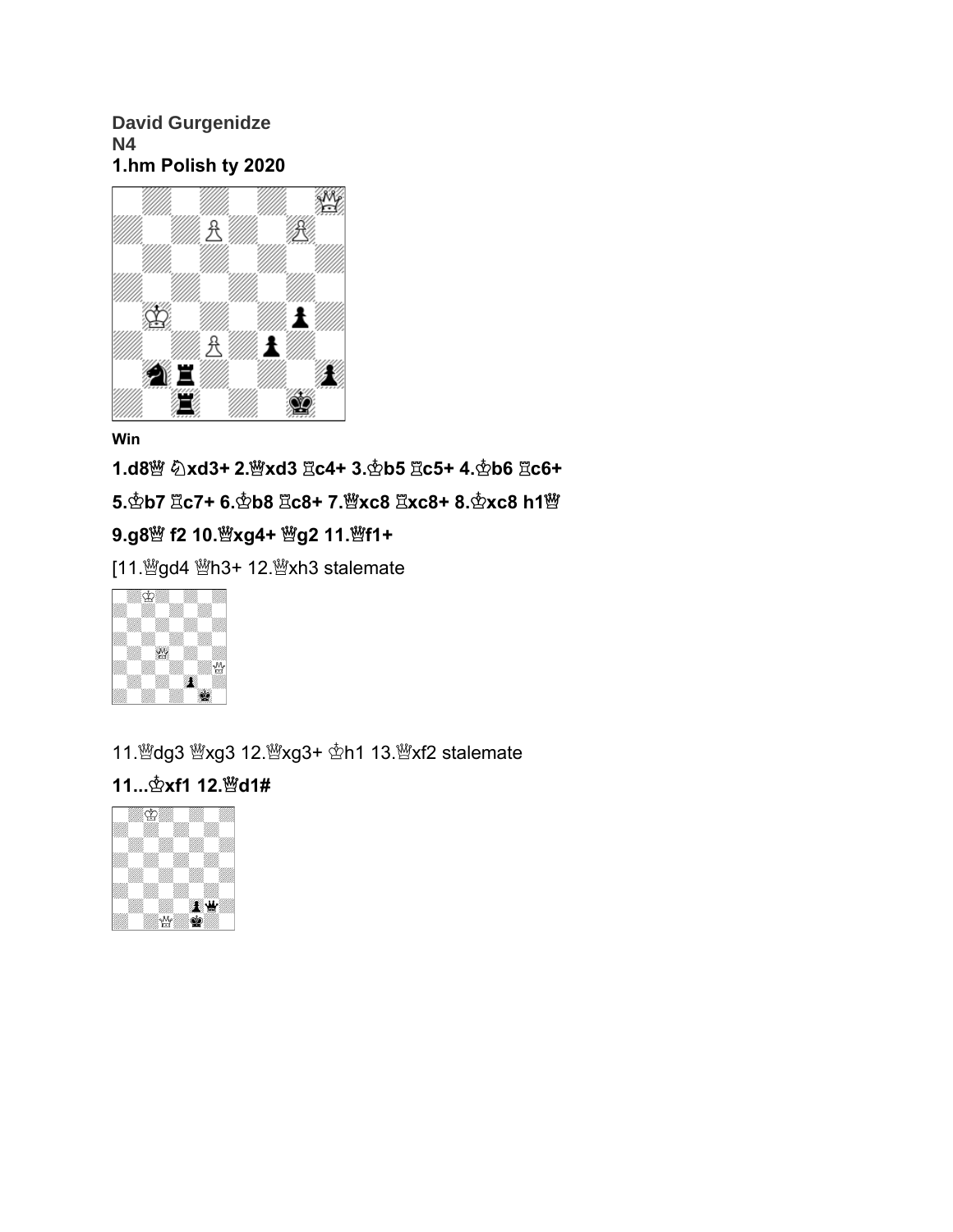## **David Gurgenidze-Georgia N5**

DIE SCHWALBE **2021 N18777**

The tournament is not finished.



```
WIN
```
### **1.a7**

**1.f7? b1+ 2. e2 d1+ 3. e3 b3+ 4. d2 b8 5.a7 d8+ 6. c1 b3 and win**

**1... e3 2.f7** 

**2.a8 ? d3+ 3. g1 e1+ 4. g2 e4+**

**2... d3+ 3. g1 e1+ 4. g2 h4 5.a8 e4+ 6. xe4+ xe4 7. f3** 

**[7.f8 e2+ 8. f1 f2+]**

**7... e1 8. g2 e5 9. f4**

**9.f8 f5+ 10. xf5 stalemate**

**9...**  $\Xi$ **e7 10.f8** $\Xi$  **and win** 

**10.f8 f7+ 11. xf7 stalemate**